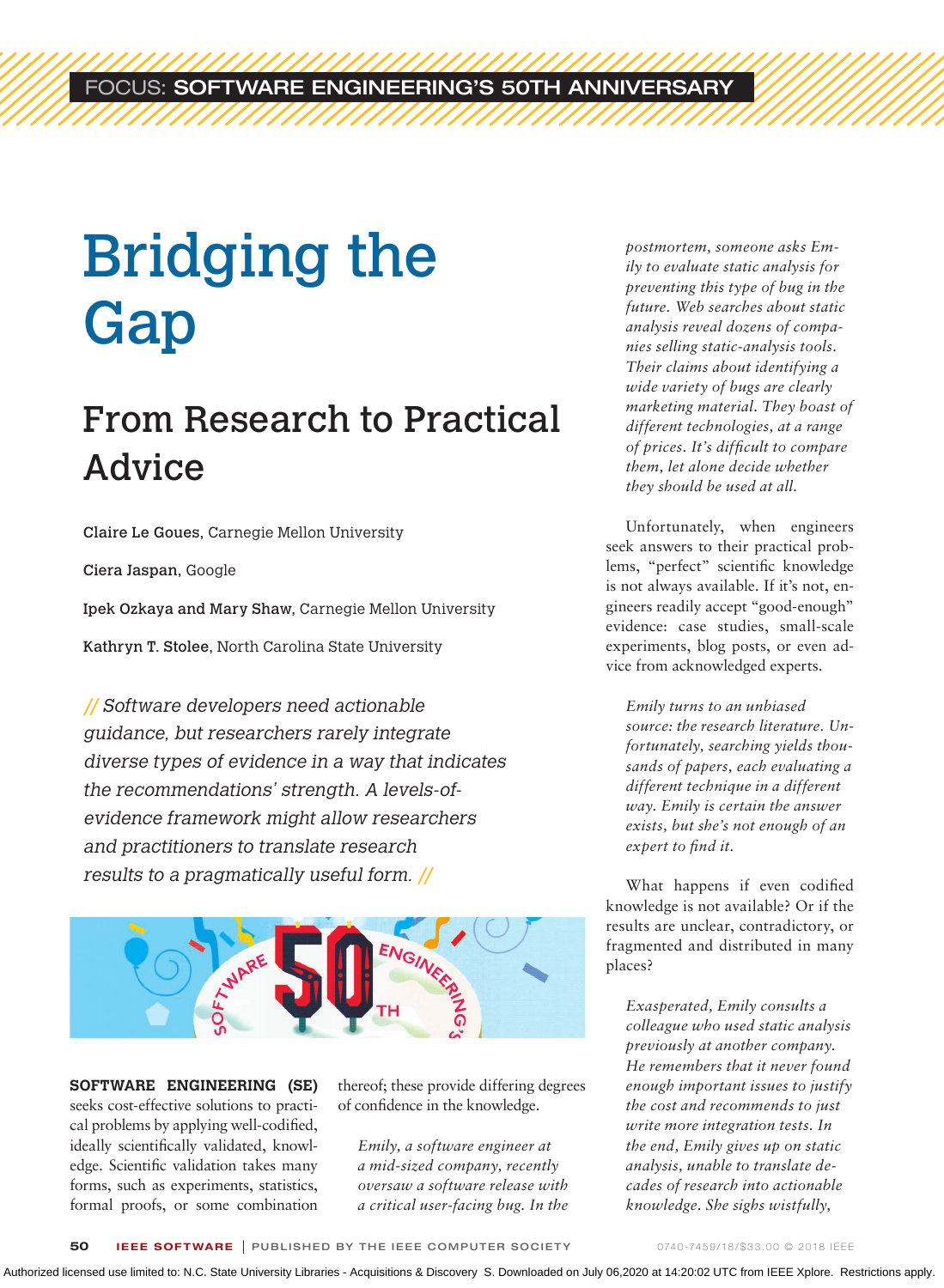### **RESEARCHERS AND PRACTITIONERS VOLLEY ABOUT MAKING RESEARCH USEFUL**

#### Dear Practitioners:

The research community is actually discovering things you might find useful. Please help us organize this knowledge so that it's actually useful to you. Understand that this isn't absolute truth, but rather the best we can do at the moment. You must be thoughtful about using this knowledge, but it's a lot better than guessing.

Sincerely, The Researchers

#### Dear Researchers,

We have a lot of questions, and we suspect you have answers. Unfortunately, the answers are scattered among thousands of papers, and we can't tell fact from fiction. Worse, there are entire topics that no one is studying because they aren't "scientific enough." We have fallen back on getting insights from *Hacker News*, *Stevey's Drunken Blog Rants*, and Jeff, who just transferred from Accounting. We're pretty sure Jeff doesn't know anything, but he's the loudest person in our stand-up, and we don't have any evidence to dispute him. We'll take whatever evidence you have.

Sincerely, The Practitioners

*imagining a dialogue between researchers and practitioners (see the sidebar).*

This pattern is common: engineers often rely on their experience and a priori beliefs<sup>1</sup> or turn to coworkers for advice. This is better than guessing or giving up. But what if incompletely validated research outcomes could be distilled into reliable sources, intermediate between validated results and folk wisdom?

To impact practice, SE research results must lead to pragmatic, actionable advice. This involves synthesizing recommendations from results with different assumptions and levels of rigor, assigning appropriate levels of confidence to the recommendations. Here, we examine how these tradeoffs between rigor and pragmatism have been handled in medicine, where risk is often acceptable in the face of urgency. We propose an approach to describing SE research results with varied quality of evidence and synthesizing those results into codified knowledge for practitioners. This approach can both improve practice and increase the pace of research, especially in exploratory topics.

#### **Software Engineering Research Expectations over Time**

When the 1968 NATO Conference introduced "software engineering" to our vocabulary, $2$  research often focused on designing and building programs. There were guidelines for

writing programs; the concept of reasoning mathematically about a program had just been introduced. The emphasis was on demonstrated capability—what we might now call feasibility—rather than rigorous validation.

This is visible in a sampling of major results of the period. For example, Carnegie Mellon University identified a set of canonical papers published between 1968 and 2002.<sup>3</sup> Several are formal analyses or empirical studies, and a few are case studies. However, the majority are carefully reasoned essays that propose new approaches based on the authors' experience and insight.

The field has historically built on results with varying degrees of certainty. Indeed, Fred Brooks proposed a "certainty-shell" structure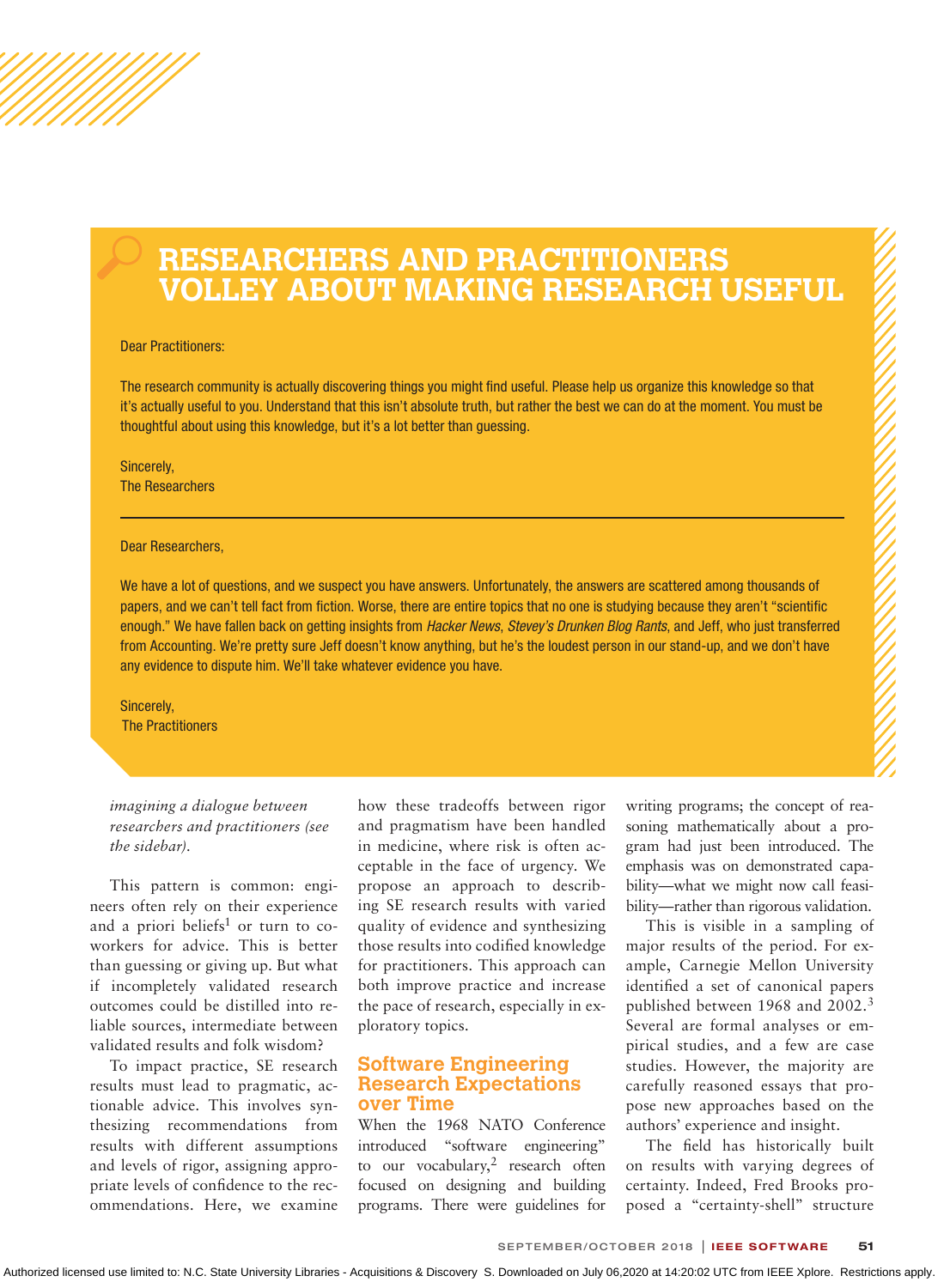for knowledge, to balance "the tension between narrow truths proved convincingly by statistically sound experiments, and broad 'truths,' generally applicable, but supported only by possible unrepresentative observations."4

Brooks' structure recognizes three nested classes of results: scientifically validated findings, observations, and rules of thumb—with different evaluation criteria for each. By properly identifying each result, we can take advantage of incomplete or partial knowledge. For example, Butler Lampson's "Hints for Computer System Design" is an excellent set of well-thought-out rules of thumb.<sup>5</sup>

Expectations for rigor in SE research have evolved since the NATO conference. Around the turn of the 21st century, the SE research community became concerned about the lack of quantitative, experimental research. A preponderance of papers accepted for the 2002 International Conference on Software Engineering (ICSE 02) defended their results with examples, followed by papers that supported results with formal or controlled experimental techniques and reports on experience in practice.6 Beginning in 2004, the *evidence-based software engineering* (EBSE) community began calling for synthesizing research results through *systematic literature reviews* (SLRs).

The field has matured in its awareness of the variety of research methods available. In 2014 and 2015, ICSE asked authors to classify submissions as analytical, empirical, methodological, perspective, or technological, providing criteria for each category. Compared to ICSE 02, ICSE 16 had substantially more empirical reports and much more

rigorous validation.7 The strength of validation was the most important factor affecting acceptance, and there were clear alignments between the types of result and the validation techniques.

This evolution is consistent with the way ideas typically evolve in our field—building from key insights and early exploration to products, over several decades. Different research methods are appropriate at different stages of this evolution, as increasing confidence in the work justifies larger-scale, controlled evaluation. However, well-controlled experiments almost inevitably narrow the scope of their results and their immediate practical relevance.

Additionally, certain types of research (like design), and most early-stage research, remain more narrative; setting inappropriate evaluation expectations can deter progress. Even results falling short of current standards are "better than nothing" for practitioners. To help reconcile this tension between the research community's standards of rigor and the pragmatic needs of practitioners, we observe how *evidence-based medicine* (EBM) connects research results to the needs of clinical medical practice, and vice versa.

#### **Evidence-Based Medicine**

EBM is the conscientious, explicit, and judicious use of the current best evidence from medical clinicians to make timely decisions about the care of individual patients. EBM arranges medical evidence into a hierarchy (see Figure 1): case reports and series are toward the bottom, progressing to individual randomized clinical trials and then meta-analysis and systematic reviews.8 In this,

EBM emphasizes the synthesis of (possibly weaker) individual results into stronger conclusions. Significantly, EBM then supports practical decision making that traces the level of evidence and confidence in a decision to its source by assigning strengths to a recommendation based on the level of the evidence that supports it:

*What are we to do when the irresistible force of the need to offer clinical advice meets with the immovable object of flawed evidence? All we can do is our best: give the advice, but alert the advisees to the flaws in the evidence on which it is based.*<sup>9</sup>

Table 1 gives the rules for assigning recommendation grades.<sup>9</sup>

Today, many diagnoses combine the context of the particular patient case with levels of uncertainty from the analysis model to determine diagnosis certainty and confidence in the recommended treatment. The decision can map to combined levels of certainty, including less certain results from different analysis methods. On the basis of EBM principles, physicians can now consult best medical-practice guidance via a smartphone from a patient's bedside.

EBM favors neither the research nor the practice. It instead represents a systematic approach to clinical problem solving that allows the integration of the best available research evidence with clinical expertise and patient values. EBM can teach SE the value of researchers and practitioners collaborating. Researchers make in-development techniques available for testing, and practitioners combine such evidence using their best judgment.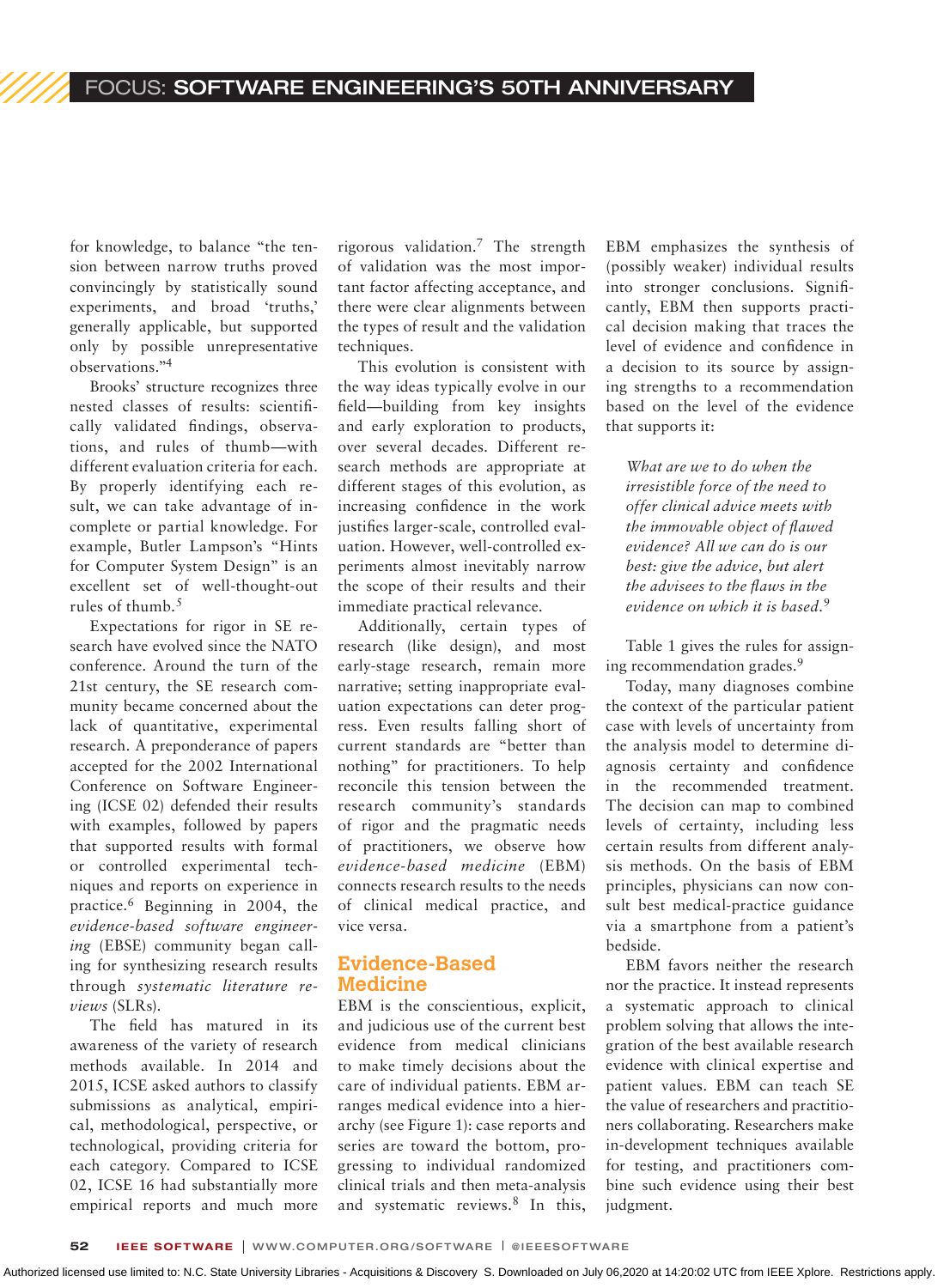

FIGURE 1. Levels of evidence for evidence-based medicine.<sup>10</sup>

#### **Mapping Evidence to Recommendations**

Can you use lower-quality evidence without filtering it through a systematic review? For SE, we say, "Yes, with caution." As Brooks observed, "Any data are better than none"4 provided the quality of that data is accurately described.

Table 2 provides a preliminary hierarchy mapping evidence to the level of rigor for SE research, drawing on earlier proposals for classifying research on the basis of the character of its evidence and validation.4,6,11–14 As in EBM, this hierarchy acknowledges that evidence quality arises not only from the choice of research method but also from the design and rigor with which the research is conducted (e.g., the appropriateness of the subject and the sample size).

We identify eight levels. The highest levels of primary studies provide systematic, high-confidence evidence, including formal proofs or

| Table 1. Grades of recommendation.*9 |                                                                                   |  |  |  |
|--------------------------------------|-----------------------------------------------------------------------------------|--|--|--|
| Grade                                | <b>Description</b>                                                                |  |  |  |
| A                                    | Consistent level 1 studies                                                        |  |  |  |
| <sub>B</sub>                         | Consistent level 2 or 3 studies or extrapolations from level 1 studies            |  |  |  |
| C                                    | Level 4 studies or extrapolations from level 2 or 3 studies                       |  |  |  |
| D                                    | Level 5 evidence or troublingly inconsistent or inconclusive studies of any level |  |  |  |

*\* The level numbers correlate with the levels in Figure 1.*

derivations (level 1) and quantitative results from empirical studies with good statistical control (level 2). Primary studies that are principally observational include results from sound qualitative methods (level 3), well-designed surveys (level 4), studies from multiple projects (level 5), and objective reviews on specific implementations or projects (level 6). This hierarchy also recognizes evidence that arises organically, without prior study design, such as anecdotes

and rules of thumb as well as position papers and expert opinion (level 7). Systematic reviews with recommendations for practice (level 0) synthesize results from the other levels.

This classification accommodates distinctions made by prior researchers, such as these:

• Frederick Brooks. Findings, observations, and rules of thumb map to levels 1 and 2, 4 through 6, and 7, respectively.4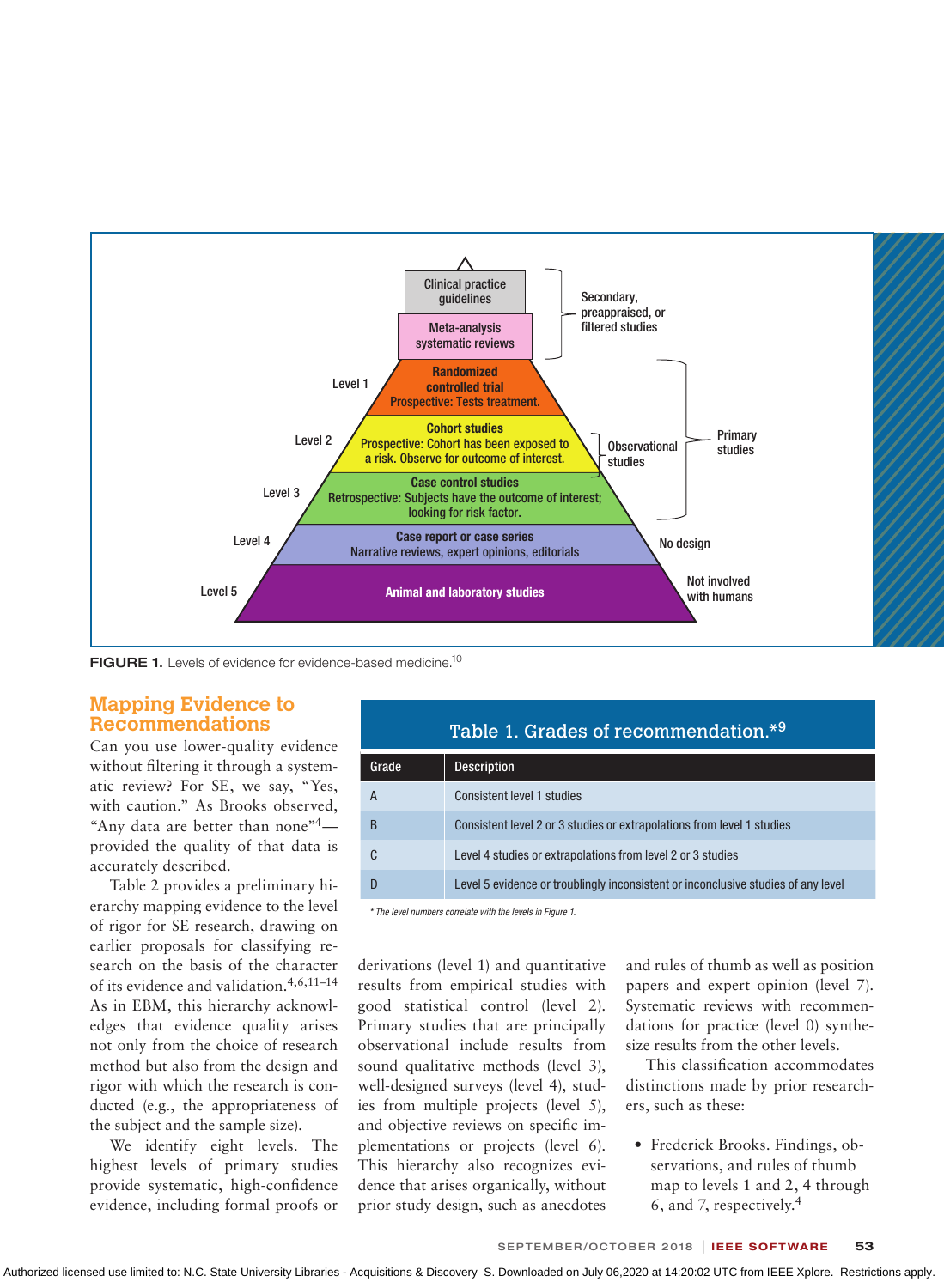#### FOCUS: SOFTWARE ENGINEERING'S 50TH ANNIVERSARY

|                       |  |  | Table 2. The hierarchy of evidence for software |  |  |  |
|-----------------------|--|--|-------------------------------------------------|--|--|--|
| engineering research. |  |  |                                                 |  |  |  |
|                       |  |  |                                                 |  |  |  |

| Type of study                 |                                  | Level           | <b>Evidence</b>                                                                                                                                                                                                                                                                      |
|-------------------------------|----------------------------------|-----------------|--------------------------------------------------------------------------------------------------------------------------------------------------------------------------------------------------------------------------------------------------------------------------------------|
| Secondary or filtered studies |                                  | $\overline{0}$  | Systematic reviews with recommendations<br>for practice; meta-analyses                                                                                                                                                                                                               |
| <b>Primary studies</b>        | Systematic<br>evidence           | $\mathbf{1}$    | Formal or analytic results with rigorous<br>derivation and proof                                                                                                                                                                                                                     |
|                               |                                  | $\overline{2}$  | Quantitative empirical studies with careful<br>experimental design and good statistical<br>control                                                                                                                                                                                   |
|                               | <b>Observational</b><br>evidence | 3               | Observational results supported by sound<br>qualitative methods, including well-designed<br>case studies                                                                                                                                                                             |
|                               |                                  | $\overline{4}$  | Surveys with good sampling and good<br>design; field studies; data mining                                                                                                                                                                                                            |
|                               |                                  | 5               | Experience from multiple projects, with<br>analysis and cross-project comparison; a<br>tool, a prototype, a notation, a dataset, or<br>another artifact (that has been certified as<br>usable by others)                                                                             |
|                               |                                  | $6\overline{6}$ | Experience from a single project: an objective<br>review of a specific project; lessons learned;<br>a solution to a specific problem, tested and<br>validated in the context of that problem; an<br>in-depth experience report; a notation, a<br>dataset, or an unvalidated artifact |
| No design                     |                                  | $\overline{7}$  | Anecdotes on practice; a rule of thumb; an<br>evaluation with small or toy examples; a<br>novel idea backed by strong argumentation;<br>a position paper or an op-ed based<br>principally on expert opinion                                                                          |

- Hakan Erdogmus. Systematic evidence, anecdotal evidence, and feasibility checks map to levels 1 and 2, 3, and 4 and 5, respectively.11
- Forrest Shull and his colleagues. Empirical methods map to levels 2 through 6.14
- Chris Scaffidi and Mary Shaw. Low-ceremony evidence maps to levels 6 and 7.15

EBM has previously inspired SE research practice. Barbara Kitchenham and her colleagues introduced EBSE, producing recommendations for practitioners and researchers.<sup>12</sup> EBSE recognizes that impact in both medicine and SE arises from the collection of multiple sources surrounding an idea, ideally synthesized through secondary studies. Key outcomes of this work are a set of recommendations for conducting SLRs and a call for increased empirical and controlled experiments in SE research.

Most SLRs in SE to date have addressed research questions rather than actionable advice. David

Budgen and his colleagues found that only 37 out of 178 SLRs published between 2010 and 2015 provided recommendations or conclusions of relevance to education or practice.16 A follow-up study found that the SLRs with recommendations on practice were derived predominantly from primary studies conducted in industry. While the focus on what has been done is helpful for researchers, the lack of focus on what has been learned is unhelpful for practitioners.

In one paper that provided actionable insights, the authors synthesized nine papers from the software-testing literature.17 They gave rules of thumb for practice, such as "when you need higher assurance, ... a data-flow technique … can be more effective than random testing."<sup>17</sup> What was missing was labeling the strength of the recommendations. The authors instead provided caveats about the initial studies, such as small evaluation programs (level 7) and the use of seeded faults (level 6). SLRs in SE have also not systematically addressed recommendation strength, which requires assessing whether the evidence is consistent and field-tested.

We advocate adopting the additional step of EBM, expecting SLRs to make explicit recommendations on practice, clearly labeled with strength of recommendation reflecting the level of rigor of the underlying evidence. Whereas EBSE emphasizes the quality of execution of individual studies as a basis for assigning confidence to SLR outcomes, we emphasize the level of evidence of the individual studies. Doing this recognizes the role of lower-confidence evidence in informing practice, both in medicine (where animal studies can be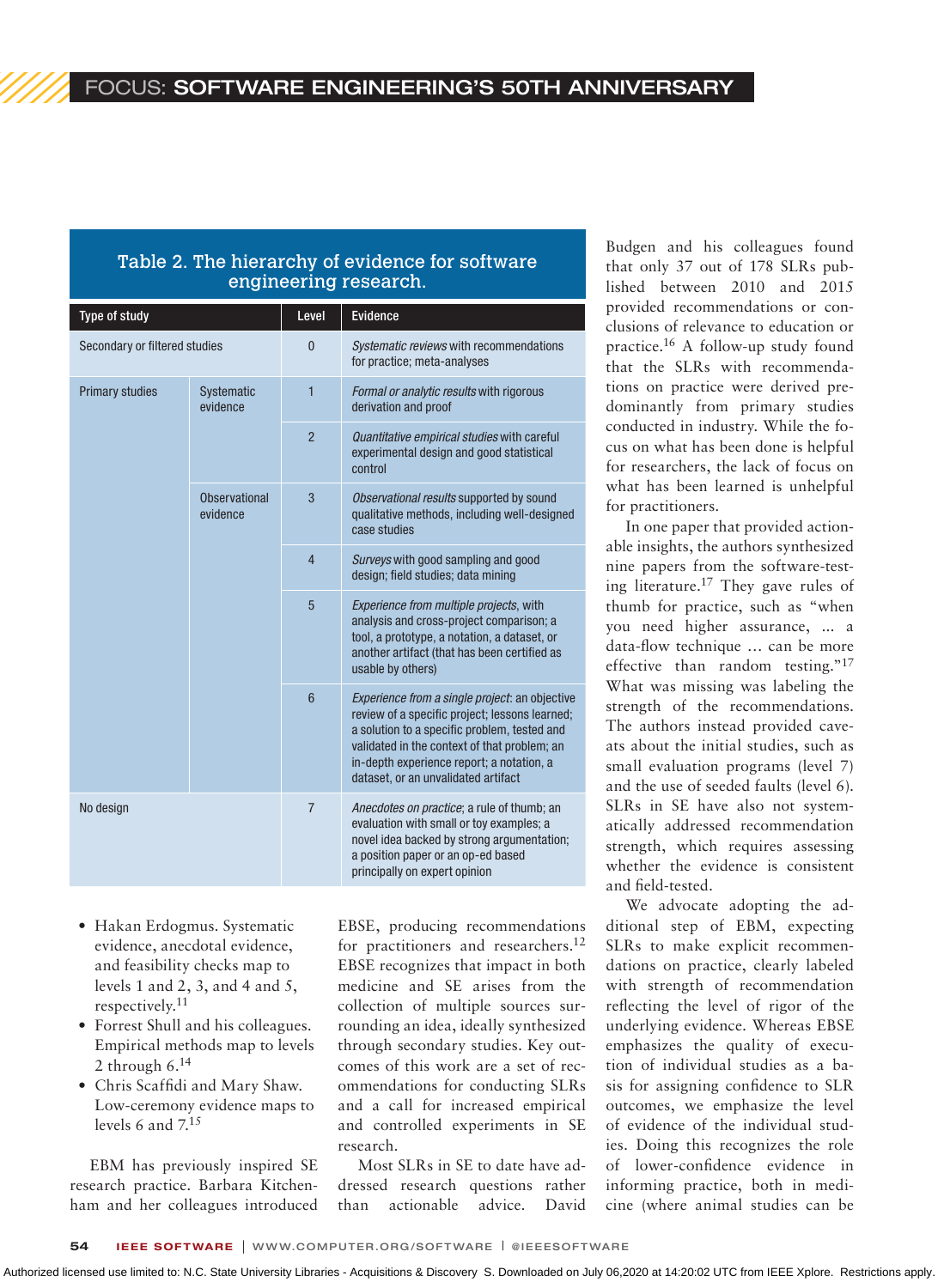informative) and in SE (where engineers value information from experience reports and overviews as well as empirical results).13 We recognize the need for a set of rules similar to Table 1 for assigning strength to the recommendations in secondary studies, such as SLRs.

The strength-of-recommendation taxonomy from EBM offers a starting point. For example, in EBM, consistent evidence from the field has higher recommendation strength than expert opinions. Other factors that may influence decision making with respect to this hierarchy include the age of a result, application or evaluation context (e.g., using practitioners or students as subjects), and tooling availability. The research and practitioner communities should refine the hierarchy of evidence before designing a specific rule for strengths of recommendations in SE.

#### **What Next?**

We envision a system that allows researchers and practitioners to reliably synthesize research results into actionable, real-world guidance. Imagine an alternative universe for Emily:

*Emily quickly identifies the latest reputable SLR on static analysis. The study provides specific recommendations for evaluating false-positive rates of commercial tools and integrating and customizing those tools. It also identifies a comparative case study (level 3) on a benchmark code base, showing which tools catch the errors of interest with few false positives. In addition, the study references several level 6 studies reporting experiences at other companies. By noon, Emily has selected a tool to try, modeled on the other studies.*

We are proposing not a new subfield of SE but rather a new way to label, organize, and synthesize results across SE to more concretely benefit practice. This vision is achievable, given sufficient community participation and cooperation. It requires the following:

- *Consensus on a formal framework for levels of evidence, together with a mapping between the evidence and the strength of the resulting recommendation*. SE researchers and practitioners should collaborate to refine the classification of research methods in Table 2. The refinement should establish guidelines for consistent application of those methods, supporting replication and metaanalysis. Rules for describing the level of confidence in a result should be formulated at all levels of this classification. They should reflect both the intrinsic power and quality of execution of each type of research, including the recommendation strength.
- *Explicit identification of methods and results*. This should allow the interested software engineer to easily identify where on the "pyramid" a contribution falls.
- *Incentives for and recognition of reviews that synthesize, interpret, or provide meta-analysis of bodies of prior work*. Such meta-analyses must have the goal of synthesizing actionable practical guidance. They should be labeled with the confidence and range of applicability.
- *Education of software engineers in how to use the framework*. SE students should be taught how to find appropriate studies and interpret their recommendations.

This sketch of a levels-of-evidence framework leaves open key questions for the SE community.

First, how can such a framework help researchers value research with different levels of evidence appropriately, and select research methods appropriate to their research questions? How should publication venues decide which types of research to include? How should they be labeled and differentiated?

Venues such as ICSE have previously required authors to label the type of their submissions, although this practice has not been consistent. We expect that top venues can and should continue to accept papers making use of "less rigorous" methodologies, assuming they are suitably identified. An important element of our argument is that such studies can importantly contribute to the body of knowledge, especially for emerging techniques. Opening the field to a wider variety of research results can increase the pace and novelty of the research we perform. It can also encourage the exploration of new directions even when controlled empirical data is difficult to collect.

In addition, how and when should meta-analyses be conducted and presented to software engineers? What incentives would persuade researchers and practitioners to perform these syntheses, and where should they be published and discussed? EBM relies on a central repository of SLRs, but this was established before Internet search largely replaced indexes and repositories as the preferred means of finding information. Going forward, it seems appropriate to publish SLRs in venues that match their subject matter and to make virtual collections as appropriate for comparison or comment.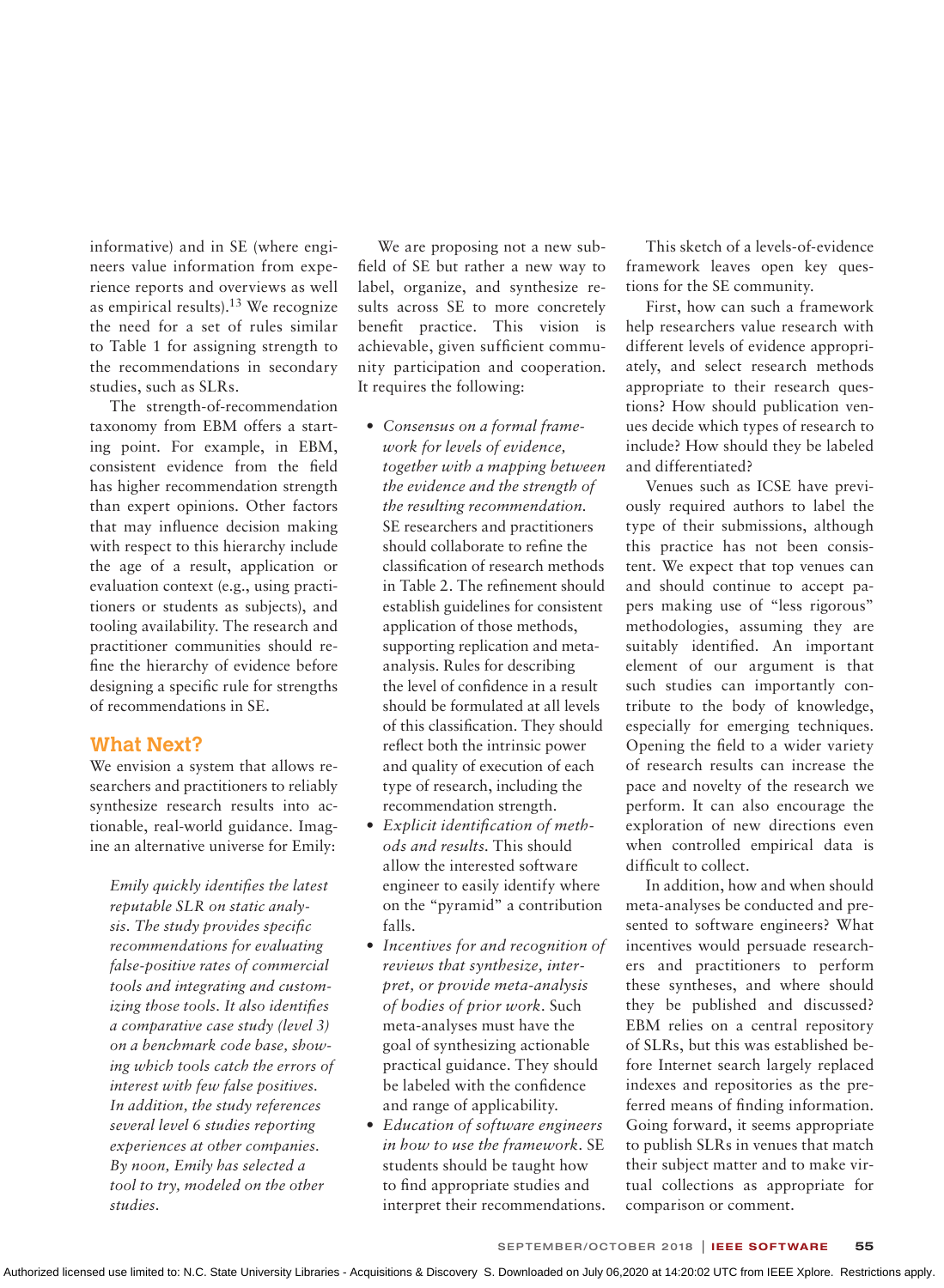#### FOCUS: SOFTWARE ENGINEERING'S 50TH ANNIVERSARY





**CLAIRE LE GOUES** is an assistant professor of computer science at Carnegie Mellon University's Institute for Software Research. Her research interests lie in automatically reasoning about and improving software quality in real-world, evolving systems. Le Goues received a PhD in computer science from the University of Virginia. Contact her at clegoues@cs.cmu .edu, @clegoues.



**MARY SHAW** is the Alan J. Perlis University Professor of Computer Science at Carnegie Mellon University's Institute for Software Research. Her research focuses on software engineering and software design, particularly software architecture and the design of systems used by real people. Shaw received a PhD in computer science from Carnegie Mellon University. She's a Life Fellow of ACM and IEEE. Contact her at mary.shaw@cs.cmu.edu.



**CIERA JASPAN** is a senior software engineer at Google. She leads the Engineering Productivity Research team, which aims to identify inefficiencies in development tools and processes and improve the productivity of Google engineers and engineers who use Google products. Jaspan received her PhD in software engineering from Carnegie Mellon University. Contact her at ciera@ google.com.



**KATHRYN T. STOLEE** is an assistant professor in North Carolina State University's Department of Computer Science. Her research interests include program analysis, code search, and empirical software engineering. Stolee received a PhD in computer science from the University of Nebraska-Lincoln. Contact her at ktstolee@ncsu.edu.



**IPEK OZKAYA** is a principal research scientist at Carnegie Mellon University's Software Engineering Institute. Her research includes the development and application of techniques for improving software architecture practices and practices to manage technical debt in large-scale, software-intensive systems. Ozkaya received a PhD in computational design from Carnegie Mellon University. Contact her at ozkaya@sei.cmu.edu, @ipekozkaya.

As an engineering discipline, SE research should strive to impact practice. Favoring certain types of evidence over others will not suffice. Instead, we require a framework for aggregating the results of multiple pieces of work with different types of evidence into actionable practical feedback. In addition to encouraging technology transfer and true research impact, such a framework can simultaneously open our field to accepting a wider variety of research, including results that constitute the less rigorous (but still important!) codified knowledge that engineers use in practice.